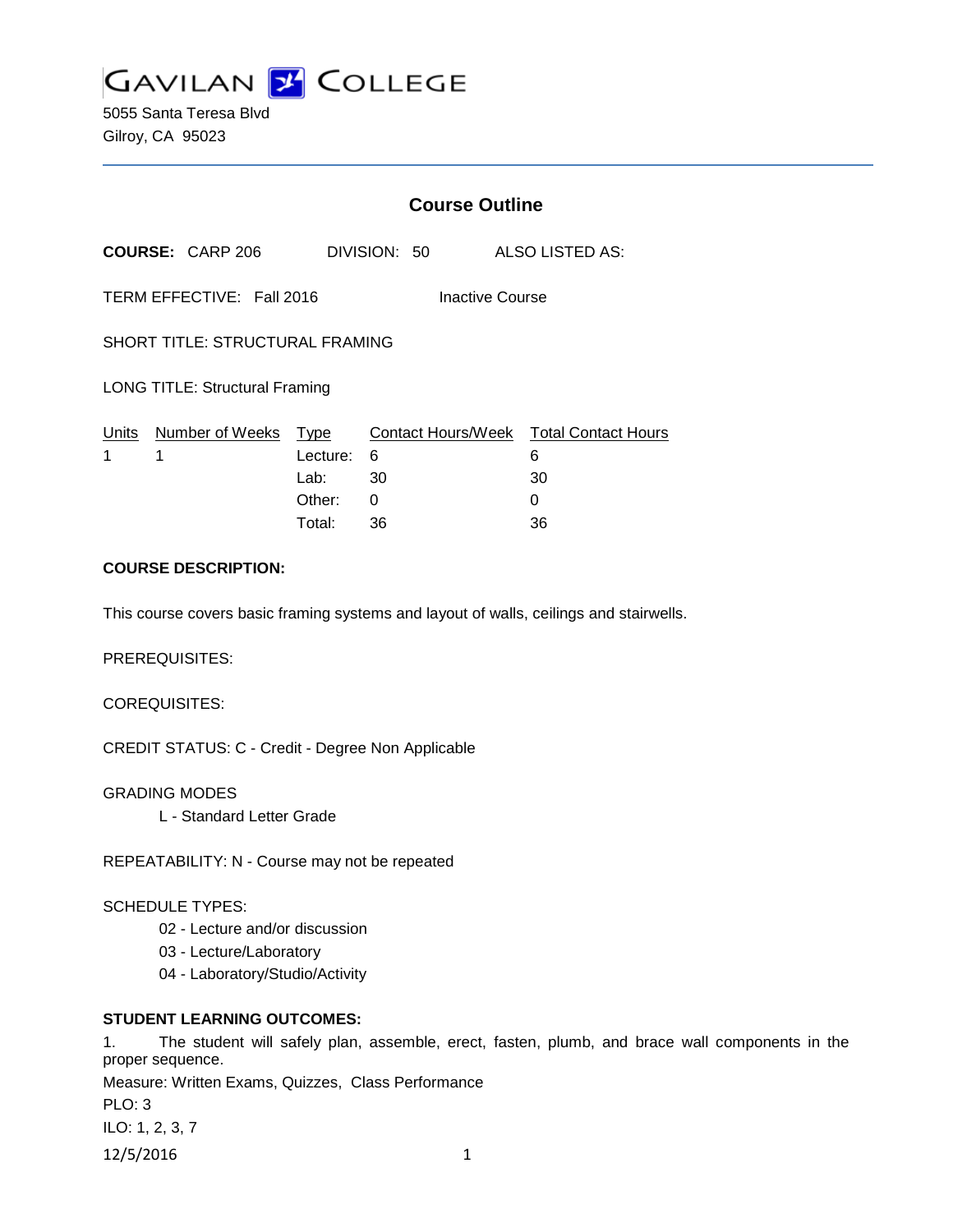# GE-LO:

Year assessed or anticipated year of assessment: 2012-13

2. The student will layout and install ceiling joist, backing, and blocking.

Measure: Written Exams, Class Performance

PLO: 3

ILO: 1, 2, 3, 7 GE-LO:

Year assessed or anticipated year of assessment: 2012-13

# PROGRAM LEARNING OUTCOMES:

1. Demonstrate journey level skills, including those skills necessary to build all concrete infrastructures that comprise the California transportation system.

2. Locate on the blueprints and in the specifications, the information needed to construct various types of structures and assemble its various components.

3. Perform horizontal layout and vertical layout of wood framed wall components. Install interior and exterior trims and moldings. Construct various types of roofs and stairs.

CONTENT, STUDENT PERFORMANCE OBJECTIVES, OUT-OF-CLASS ASSIGNMENTS

Inactive Course: 11/28/2016

Out-of class assignments: For each topic, the student will read chapters and do homework assignments at the end of those chapters.

2 lec/10 lab hours

- A. Framing systems
- 1. Western platform framing
- a. Components
- b. Advantages/disadvantages
- 2. Balloon framing
- a. Components
- b. Advantages/disadvantages
- 3. Post and beam framing
- a. Components
- b. Advantages/disadvantages

SLO: The student will contrast and evaluate the different ways of framing.

- B. Building layout
- 1. Floor plans
- 2. Exterior wall, interior wall, door, and window locations
- 3. Wall erection sequence
- SLO: The student will examine and perform building layout.
- C. Horizontal wall layout
- 1. Locations and dimensions
- 2. Layout symbols
- 3. Components
- 4. Determine rough openings
- a. Single doors
- b. Pocket doors
- c. Bipass doors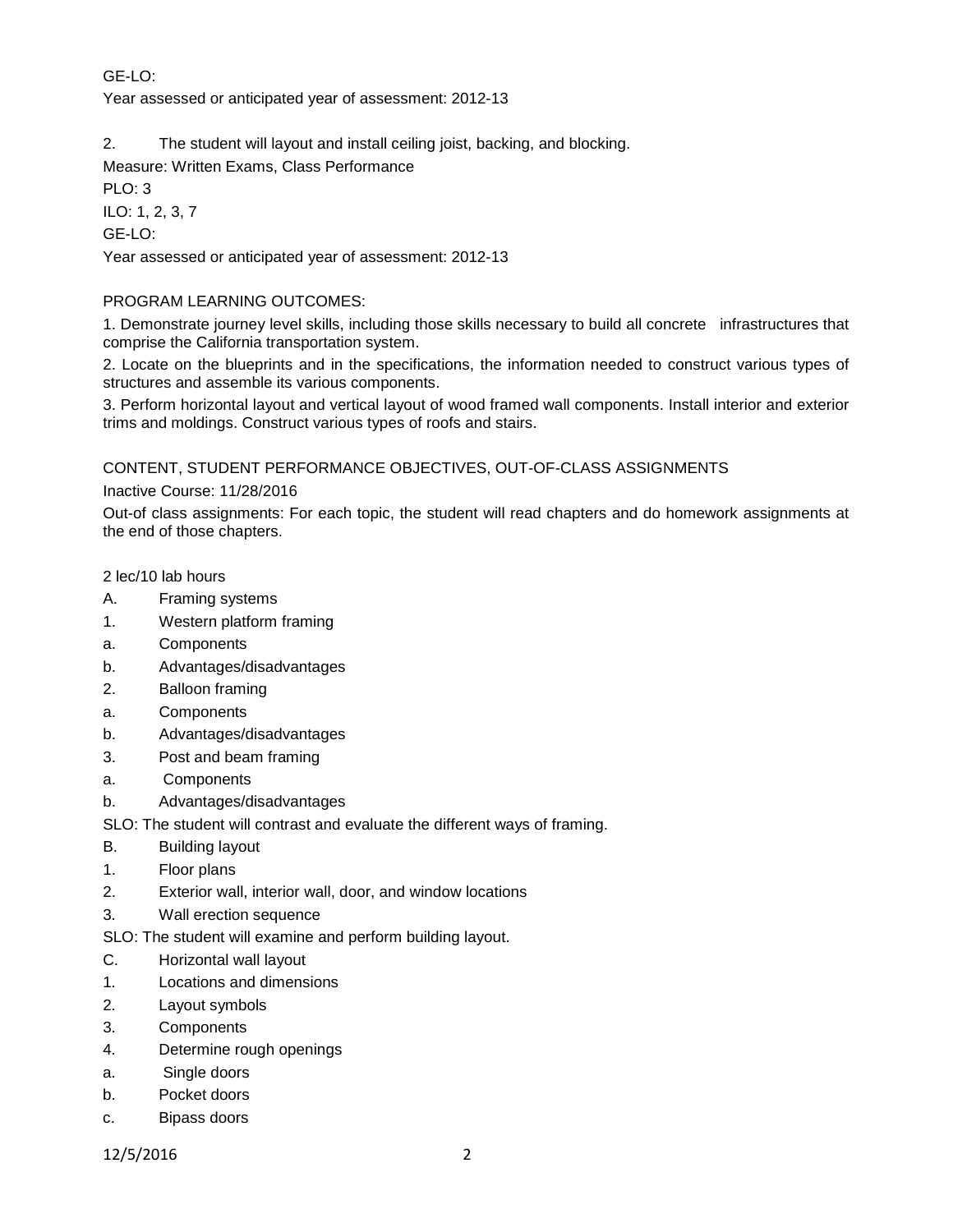- d. Aluminum windows
- e. Proprietary windows
- 5. Stud locations
- a. Modular sheathing
- b. Seismic ties
- 6. Component lengths

SLO: The student will appraise and construct wall layout.

Assignments: Read the chapters covered in the lecture and do the homework exercises at the end of the chapters. Answer the study guide questions on the assigned subject.

Identify and assemble all of the components necessary for western platform framing. Identify and utilize the various species and grades of construction lumber used in framing. Perform building layout.

2 lec/10 lab hours

- D. Vertical layout
- 1. Components
- 2. Information sources
- 3. Component lengths
- 4. Story poles
- 5. Cutting lists

SLO: The student will appraise and construct the vertical layout.

mid-term exam

E. Wall framing

Assembly order

Building code provisions

Wall sheathing

Erection of wall frames

Plumb and alignment procedures

SLO: The student will safely plan, assemble, erect, fasten, plumb, and brace wall components in the proper sequence.

Assignments: Read the chapters covered in the lecture and do the homework exercises at the end of the chapters. Answer the study guide questions on the assigned subject.

Perform horizontal layout and vertical layout of wall components. Determine the rough openings for doors and windows. Safely plan, assemble, erect, fasten, plumb, and brace wall components in the proper sequence.

2 lec/10 lab hours

- F. Resistance to lateral forces and uplift forces
- 1. Wind and seismic loads
- 2. Shear walls
- a. Frame
- b. Diaphragm
- c. Anchor bolts
- d. Hold downs
- 3. Continuous load path
- a. Foundation to wall tie
- b. Floor to floor tie
- c. Roof to wall tie

SLO: The student will identify and assemble a shear wall.

- G. Ceiling joist
- 1. Joist layout
- a. Gable roof

12/5/2016 3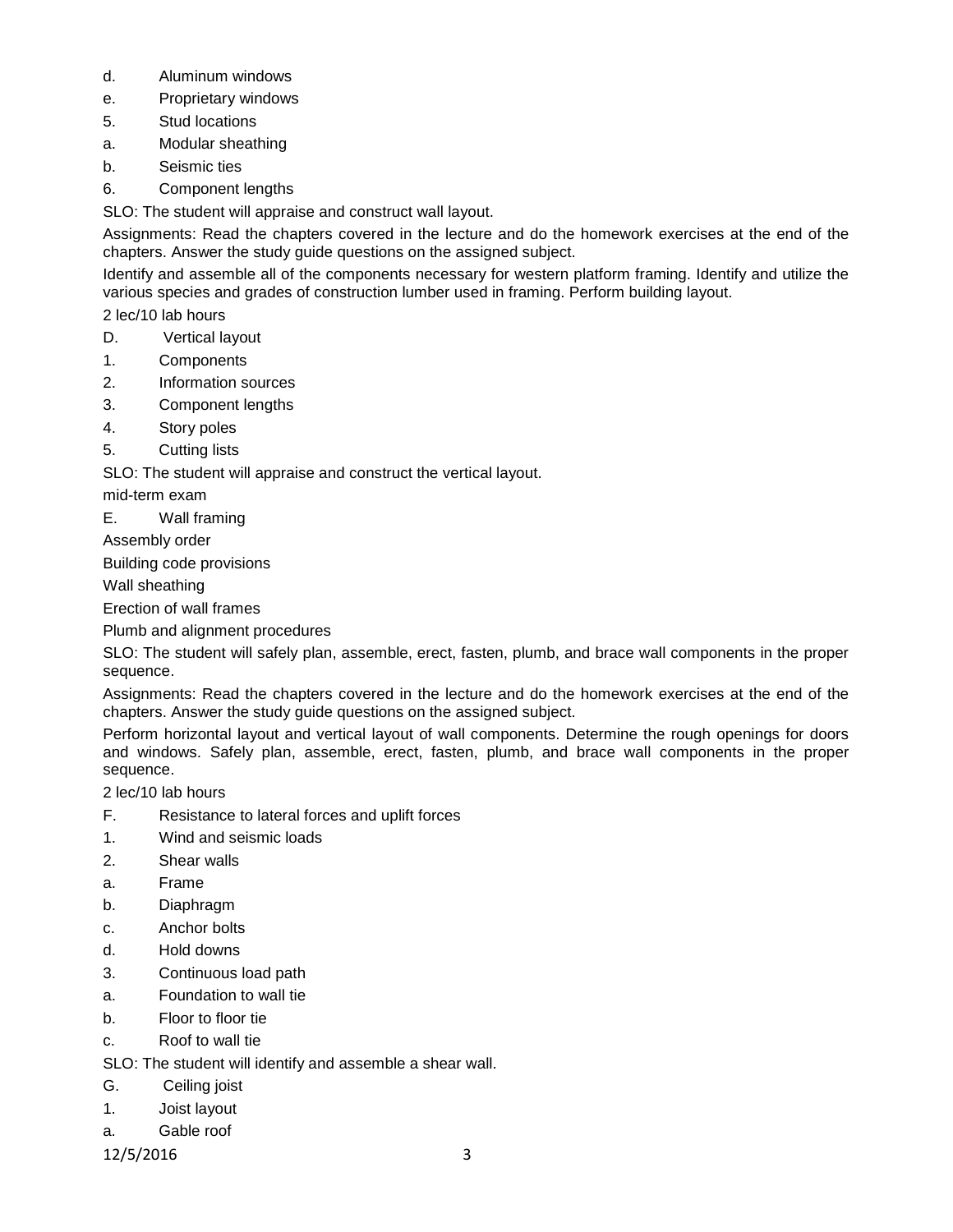# b. Hip roof

c. Joist installation

SLO: The student will layout and install ceiling joist, backing, and blocking.

H. Lumber grade marks

SLO: The student will analyze, compare, and choose different lumber grades.

Assignments: Read the chapters covered in the lecture and do the homework exercises at the end of the chapters. Answer the study guide questions on the assigned subject.

Identify and assemble a shear wall. Identify and assemble a continuous load path. Layout and install ceiling joist, backing, and blocking.

2.0 Hours

# **METHODS OF INSTRUCTION:**

- A. Lecture and discussion
- B. Visual aids
- C. Demonstrations
- D. Group hands-on exercise
- E. Individual hands-on exercise
- F. One-on-one hands-on instruction

# **METHODS OF EVALUATION:**

The types of writing assignments required: Written homework Reading reports Lab reports Essay exams The problem-solving assignments required: Homework problems Field work Lab reports **Quizzes** Exams The types of skill demonstrations required: Class performance Field work Performance exams The types of objective examinations used in the course: Multiple choice True/false Matching items Completion Other category: None The basis for assigning students grades in the course: Writing assignments: 5% - 30% Problem-solving demonstrations: 10% - 40% Skill demonstrations: 40% - 80% Objective examinations: 5% - 30% Other methods of evaluation: 0% - 0% 12/5/2016 4